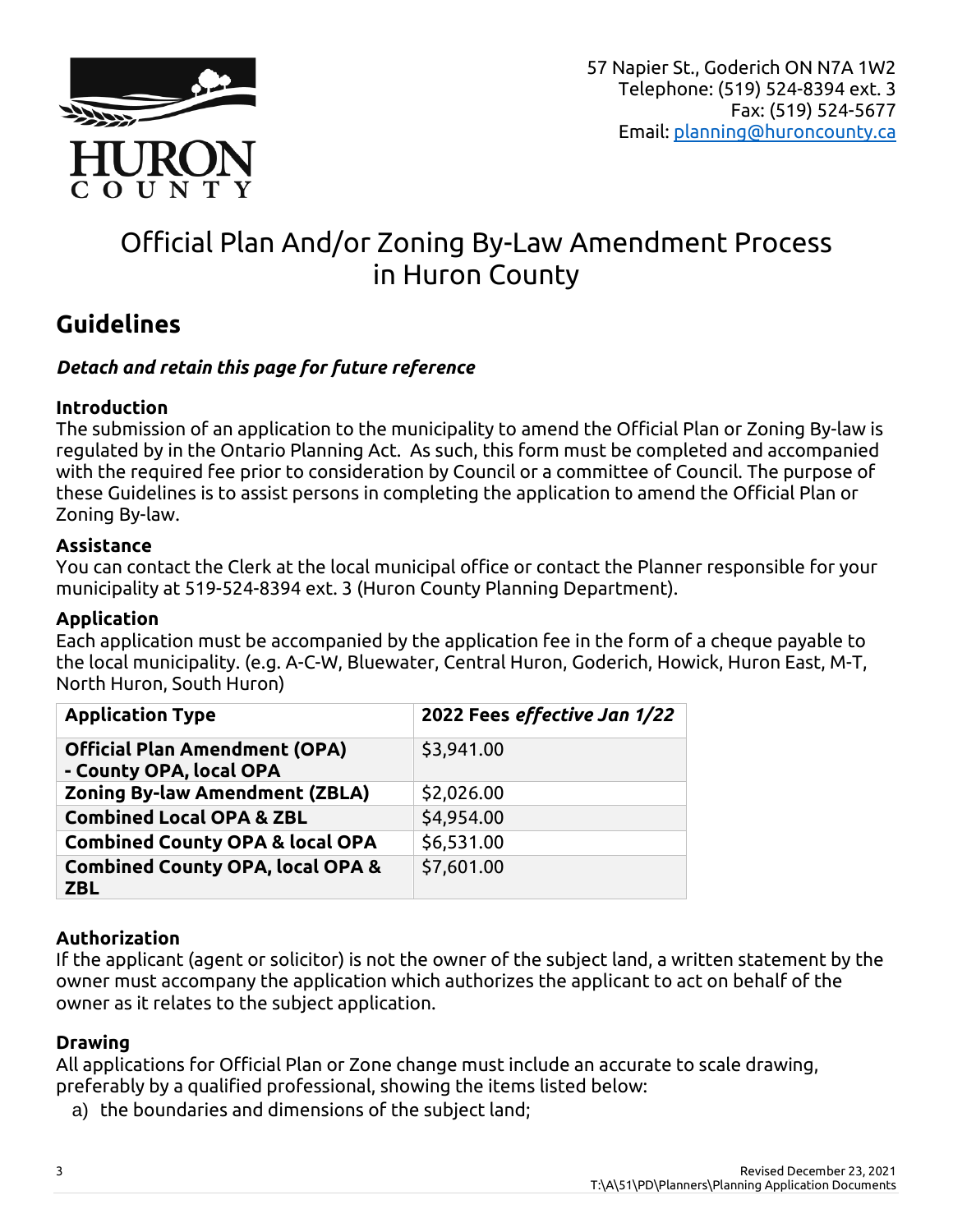- b) the location, size and type of all existing and proposed buildings and structures on the subject land, indicating their distance from the front lot line, rear lot line and side lot lines;
- c) the approximate location of all natural and artificial features (for example, buildings, railways, roads, watercourses, drainage ditches, banks of rivers or streams, wetlands, wooded areas, wells and septic tanks) that,
	- i) are located on the subject land and on land that is adjacent to it, and
	- ii) in the applicant's opinion may affect the application;
- d) the current uses of land that is adjacent to the subject land;
- e) the location, width and name of any roads within or abutting the subject land, indicating whether it is an unopened road allowance, a public traveled road, a private road or a right of way;
- f) if access to the subject land will be by water only, the location of the parking and docking facilities to be used;
- g) the location and nature of any easement affecting the subject land.

**NOTE: Additional information may be required by the municipality, County, local and provincial agencies in order to evaluate the proposed amendment. T**his information is often a requirement of the local Official Plan, the County Official Plan, Provincial policies and/or applicable regulations. The required information may include studies or reports to deal with such matters as environmental impacts, traffic, water supply, sewage disposal and storm water management.

**Please be advised the responsibility for filing a complete application rests solely with the owner/applicant.** Anything not requested or applied for in this application and subsequently found to be necessary, which may require another application(s) and fee(s), are the sole responsibility of the owner/applicant. The County/Municipality will address only the application as applied for, and any items that are not included in the application are not the responsibility of the County/Municipality.

**All studies required to support this application shall be at the expense of the applicant and included at the time of submission as a complete application.** 

#### **In the event of third-party appeals to applications approved by the County/Municipality, the applicant may be responsible for some or all of the legal and other costs incurred by the County/Municipality, at the discretion of the County/Municipality.**

In addition to the application fee, where the County/Municipality requires assistance from its solicitors or other technical or professional consultants in the processing of this application, the applicant shall be responsible for reimbursing all legal and consulting fees incurred by the County/Municipality, at the County/Municipality's actual cost. Depending on the amount of such fees, which the County/Municipality expects to incur on any given application, the County/Municipality may also require the applicant to enter into an agreement with respect to the payment of such fees and may, where appropriate, require security to be posted.

*Copies:*

*One copy of the application, One copy of the drawing (no larger than 11" x 17"), Three copies of any supporting documentation*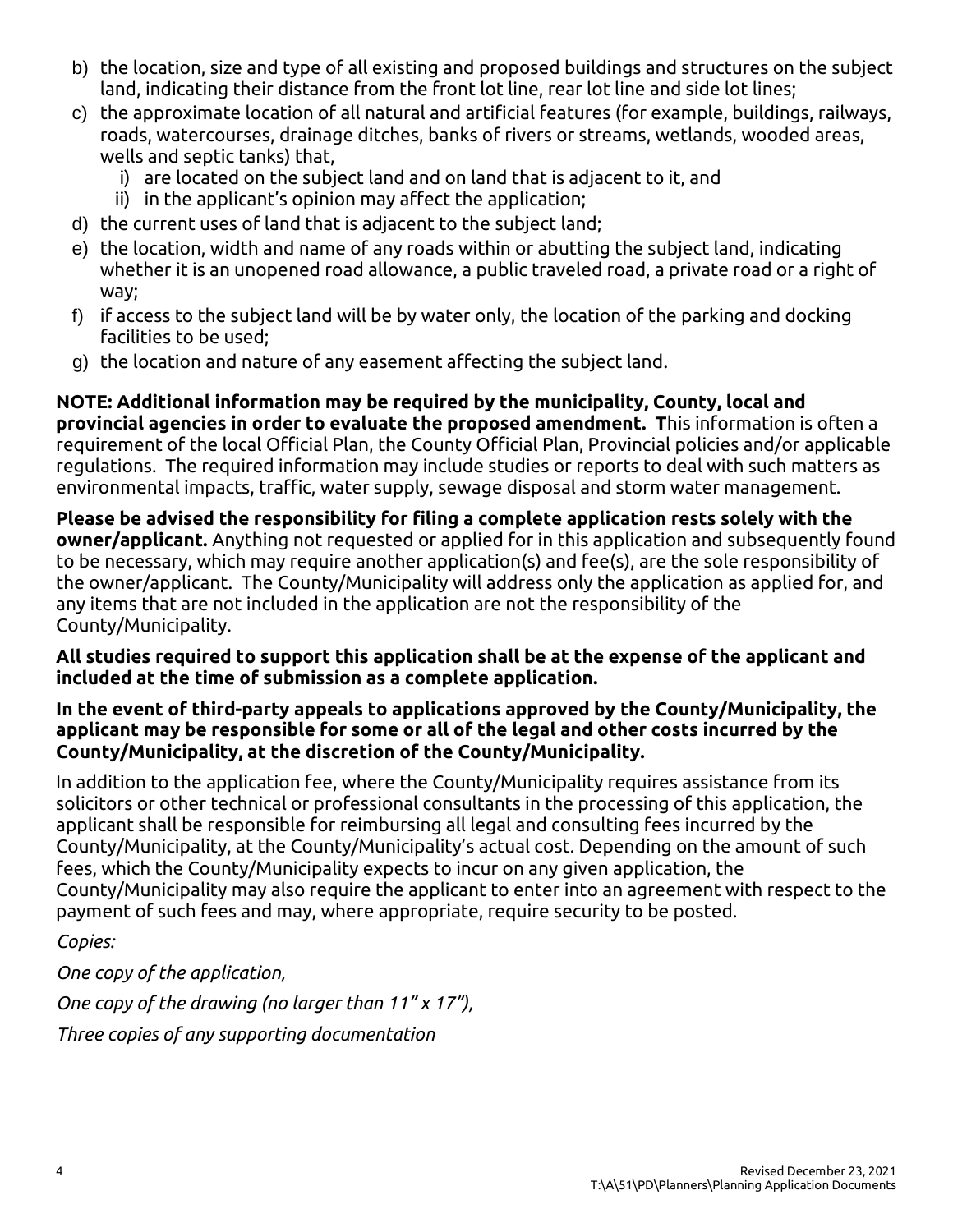## *Detach and retain this page for future reference*

- 1. Pre-consultation meeting (municipal staff, county planning staff and affected agencies).
- 2. If applicable to the subject property, a Restricted Land Use Permit may be required to be obtained from the Risk Management Official PRIOR to the submission of application and fee.
- 3. Submission of application and fee to the Municipality with any required reports (i.e. Environmental Impact Study, Comprehensive review, etc.)
- 4. Staff may request additional information from the applicant.
- 5. Application received by Municipal Council and Municipal Council will determine whether the application is complete.
- 6. Circulation of notice of completeness and notice of public meeting 20 days prior to the public meeting. Notices are circulated to the County of Huron, neighbouring municipalities, agencies, provincial ministries and abutting land owners within 120 metres.
- 7. The Municipality and Huron County Planning Department staff reviews application for conformity to Official Plan, Zoning By-law and Provincial Interests, Planning Act. Comments from local agencies, provincial ministries and neighbours are taken into consideration.
- 8. A public meeting held at local Municipality. Municipal council may adopt, deny or defer the Official Plan or Official Plan amendment.
- 9. If the Official Plan or Official Plan amendment is adopted locally, the Clerk of the Municipality sends a record of information, along with the application to the County of Huron, as the County of Huron is the approval authority. The Municipality circulates a notice of adoption.
- 10.If an Official Plan Amendment is undisputed (no unresolved concerns), it can be approved by the Manager of Planning. Disputed Official Plan Amendments (having unresolved concerns), and new Official Plans or 5-year Reviews of Official Plans are scheduled on the next available Committee of the Whole and County Council meetings for a decision (i.e. approve, modify and approve, deny, defer).
- 11.Notice of decision sent within 15 days of decision.
- 12.The 20-day appeal period begins the day after the notice of decision is mailed.
- 13.If no appeal is received by the Huron County Clerk after 20 days, the Official Plan or Official Plan amendment is in full force and effect. If the Official Plan or Official Plan amendment is appealed, the application is forwarded to the Ontario Land Tribunal, who will make a final decision on the application.

## Zoning By-Law Amendment Process in Huron County

- 1. Pre-consultation meeting (municipal staff, county planning staff and affected agencies).
- 2. If applicable to the subject property, a Restricted Land Use Permit may be required to be obtained from the Risk Management Official PRIOR to the submission of application and fee.
- 3. Submission of application and fee to the Municipality with any required reports (i.e. Environmental Impact Study, Traffic Impact Study, etc.)
- 4. Staff may request additional information from the applicant.
- 5. Application received by Municipal Council and Municipal Council will determine whether the application is complete.
- 6. Circulation of notice of completeness and notice of public meeting 20 days prior to the public meeting. Notices are circulated to the County of Huron, neighbouring municipalities, agencies, provincial ministries and abutting land owners within 120 metres.
- 7. The Municipality and Huron County Planning Department staff reviews application for conformity to Official Plan, Zoning By-law and Provincial Interests, Planning Act. Comments from local agencies, provincial ministries and neighbours are taken into consideration.
- 5 Revised December 23, 2021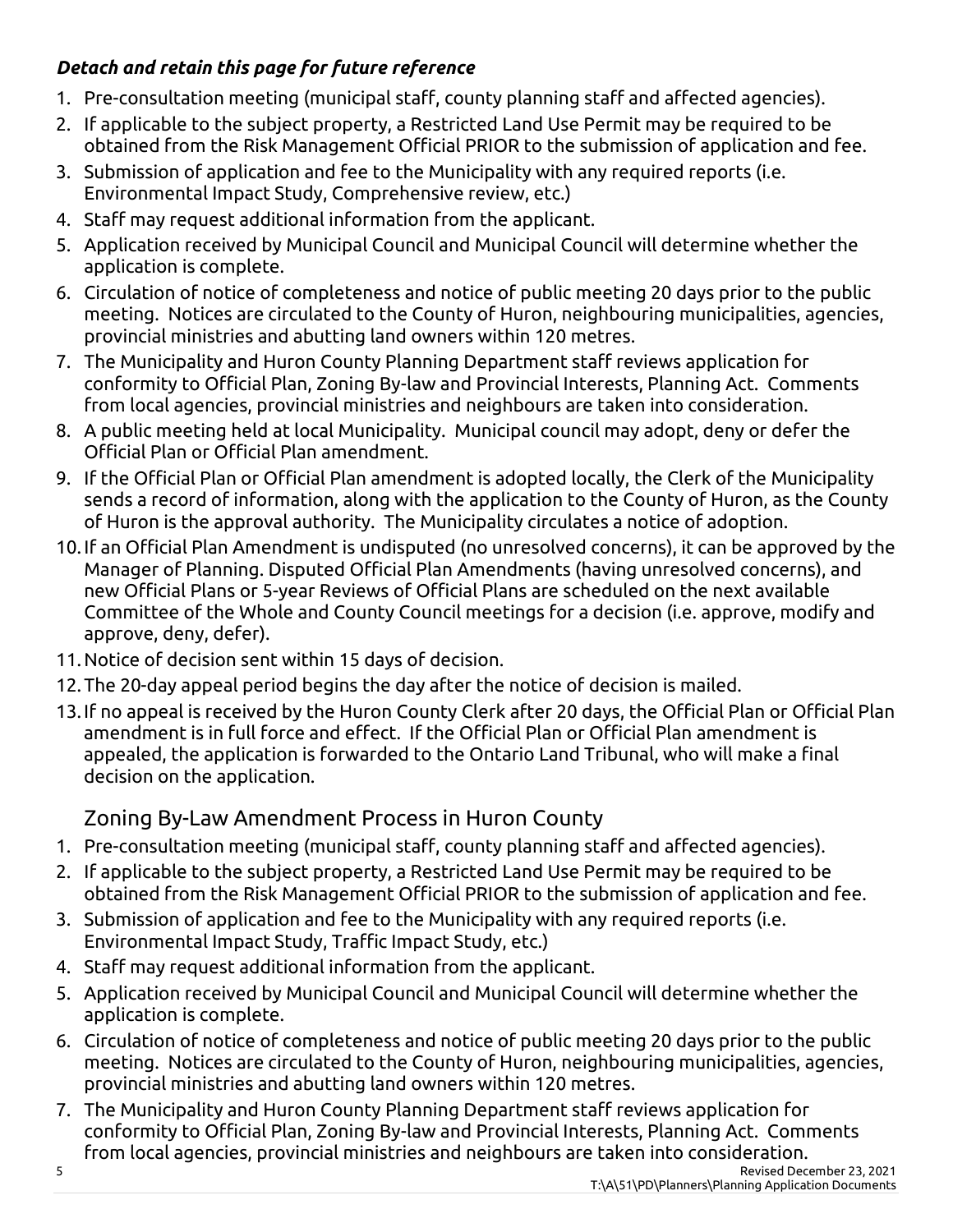- 8. A public meeting held at local Municipality. Municipal council may approve, deny or defer the zoning by-law amendment.
- 9. Notice of decision sent to those who requested to be notified of Council's decision within 15 days of the decision of Municipal Council. A 20-day appeal period begins the day after the notice of decision is mailed.
- 10.If no appeal is received by the Municipality within the 20 days, the zoning by-law amendment is in full force and effect. If the zoning by-law amendment is appealed, the application is forwarded to the Ontario Land Tribunal, who will make a decision on the application.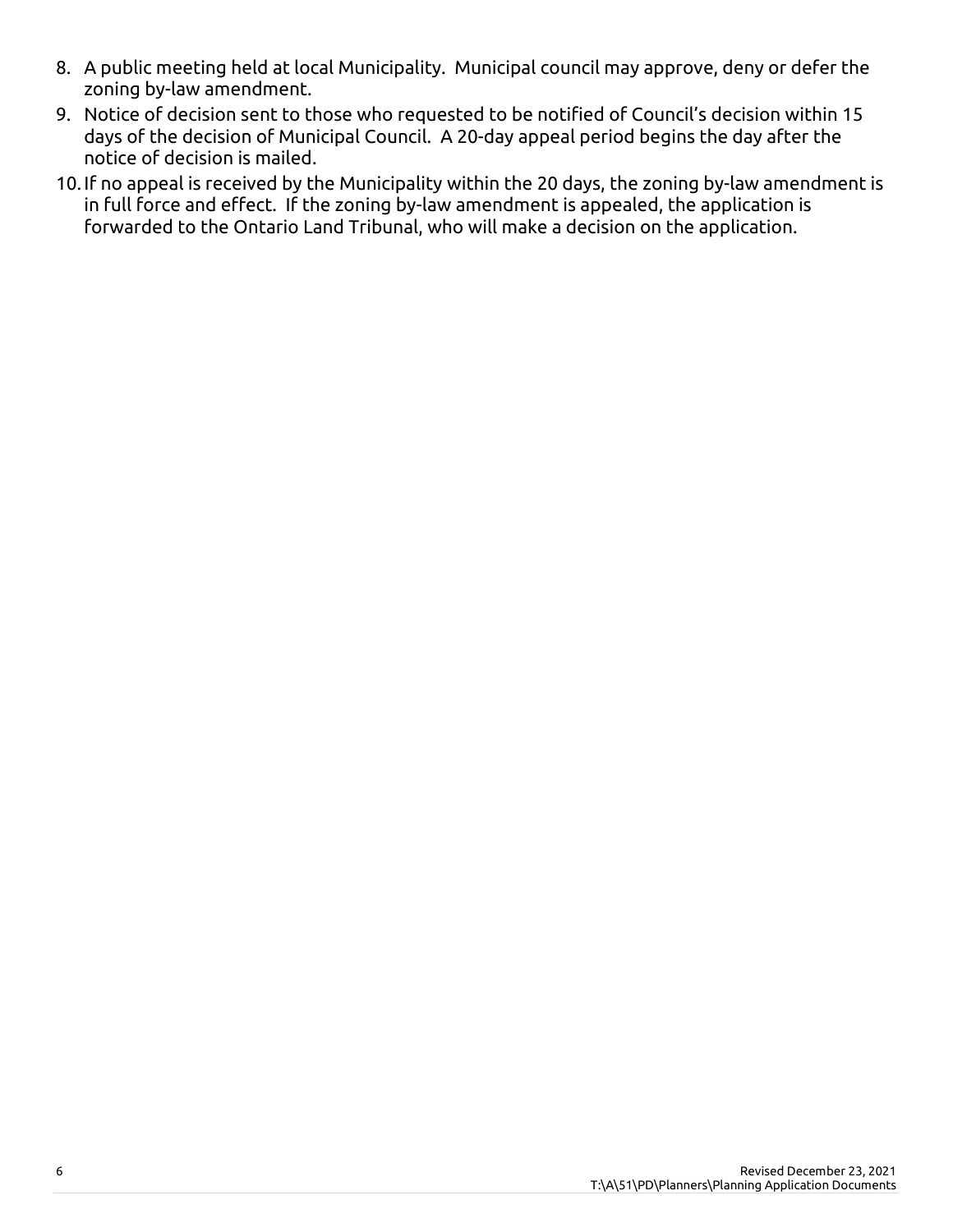

| For office use only        | File # |  |
|----------------------------|--------|--|
| Received                   | 20     |  |
| <b>Considered Complete</b> | 20     |  |

## Application for Official Plan and/or Zoning By-Law Amendment Municipality of  $\_\_$

# **A. The Amendment**

- 1. Type of Amendment ☐Official Plan Amendment ☐Zoning By-law Amendment ☐Both
- What is the purpose of and reasons for the proposed amendment(s)?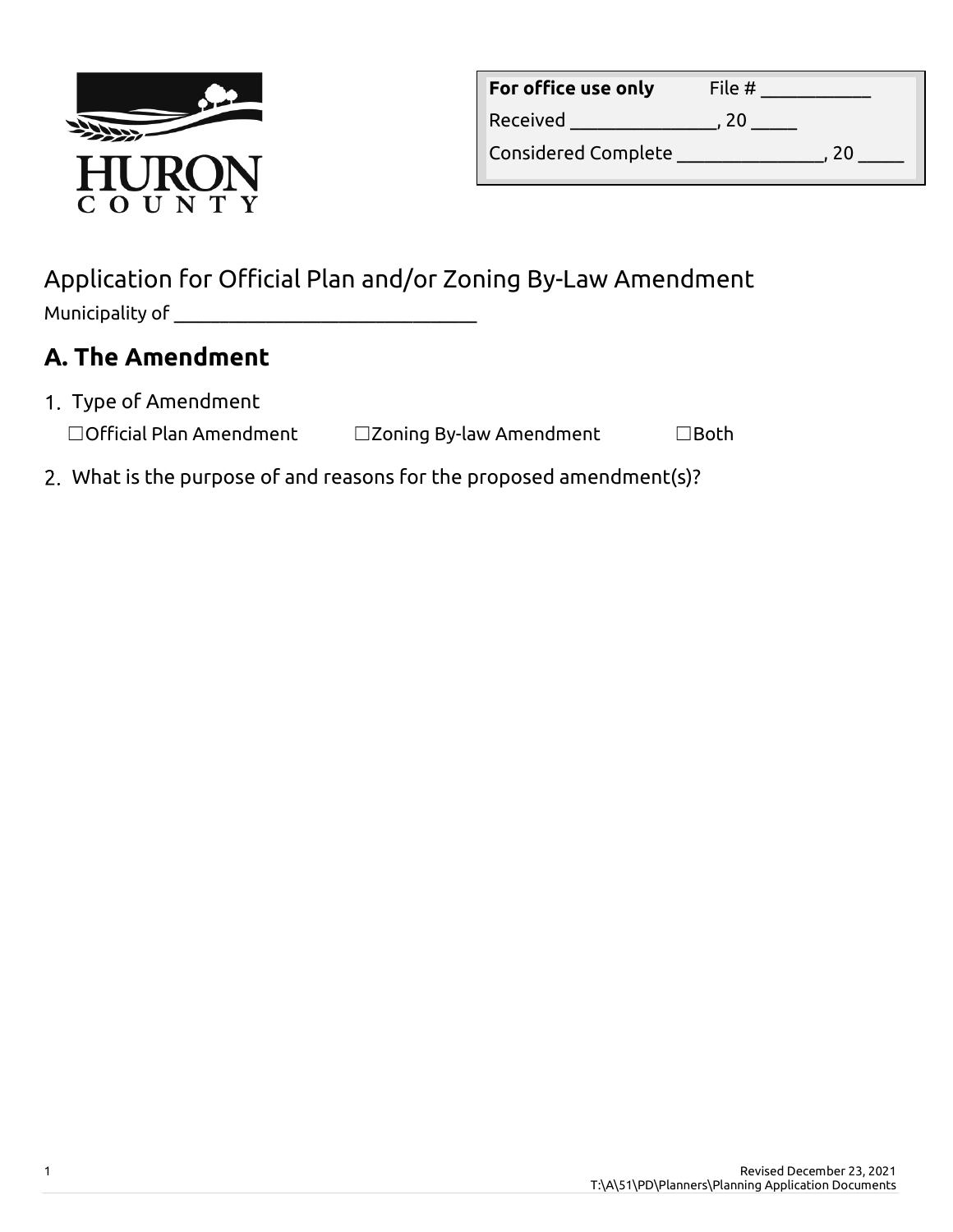# **B. General Information**

| 3. Applicant information                                                                                                                                                                                                                                                                                                           |                                                                                                     |
|------------------------------------------------------------------------------------------------------------------------------------------------------------------------------------------------------------------------------------------------------------------------------------------------------------------------------------|-----------------------------------------------------------------------------------------------------|
|                                                                                                                                                                                                                                                                                                                                    |                                                                                                     |
|                                                                                                                                                                                                                                                                                                                                    |                                                                                                     |
|                                                                                                                                                                                                                                                                                                                                    |                                                                                                     |
|                                                                                                                                                                                                                                                                                                                                    |                                                                                                     |
|                                                                                                                                                                                                                                                                                                                                    |                                                                                                     |
|                                                                                                                                                                                                                                                                                                                                    |                                                                                                     |
|                                                                                                                                                                                                                                                                                                                                    |                                                                                                     |
|                                                                                                                                                                                                                                                                                                                                    |                                                                                                     |
|                                                                                                                                                                                                                                                                                                                                    |                                                                                                     |
|                                                                                                                                                                                                                                                                                                                                    |                                                                                                     |
| encumbrance on the property:                                                                                                                                                                                                                                                                                                       | c) Name, Address, Phone of all persons having any mortgage, charge, debenture or                    |
|                                                                                                                                                                                                                                                                                                                                    |                                                                                                     |
| 4. What area does the amendment cover?                                                                                                                                                                                                                                                                                             |                                                                                                     |
| $\Box$ the "entire" property or                                                                                                                                                                                                                                                                                                    |                                                                                                     |
| $\Box$ just a "portion" of the property                                                                                                                                                                                                                                                                                            |                                                                                                     |
| 5. Provide a description of the entire property:                                                                                                                                                                                                                                                                                   |                                                                                                     |
|                                                                                                                                                                                                                                                                                                                                    |                                                                                                     |
|                                                                                                                                                                                                                                                                                                                                    |                                                                                                     |
|                                                                                                                                                                                                                                                                                                                                    |                                                                                                     |
|                                                                                                                                                                                                                                                                                                                                    | Concession:_____________ Lot: _______________ Registered Plan No.: ________________________________ |
| $\overline{2}$ and $\overline{2}$ and $\overline{2}$ and $\overline{2}$ and $\overline{2}$ and $\overline{2}$ and $\overline{2}$ and $\overline{2}$ and $\overline{2}$ and $\overline{2}$ and $\overline{2}$ and $\overline{2}$ and $\overline{2}$ and $\overline{2}$ and $\overline{2}$ and $\overline{2}$ and $\overline{2}$ and | Revised December 23, 2021                                                                           |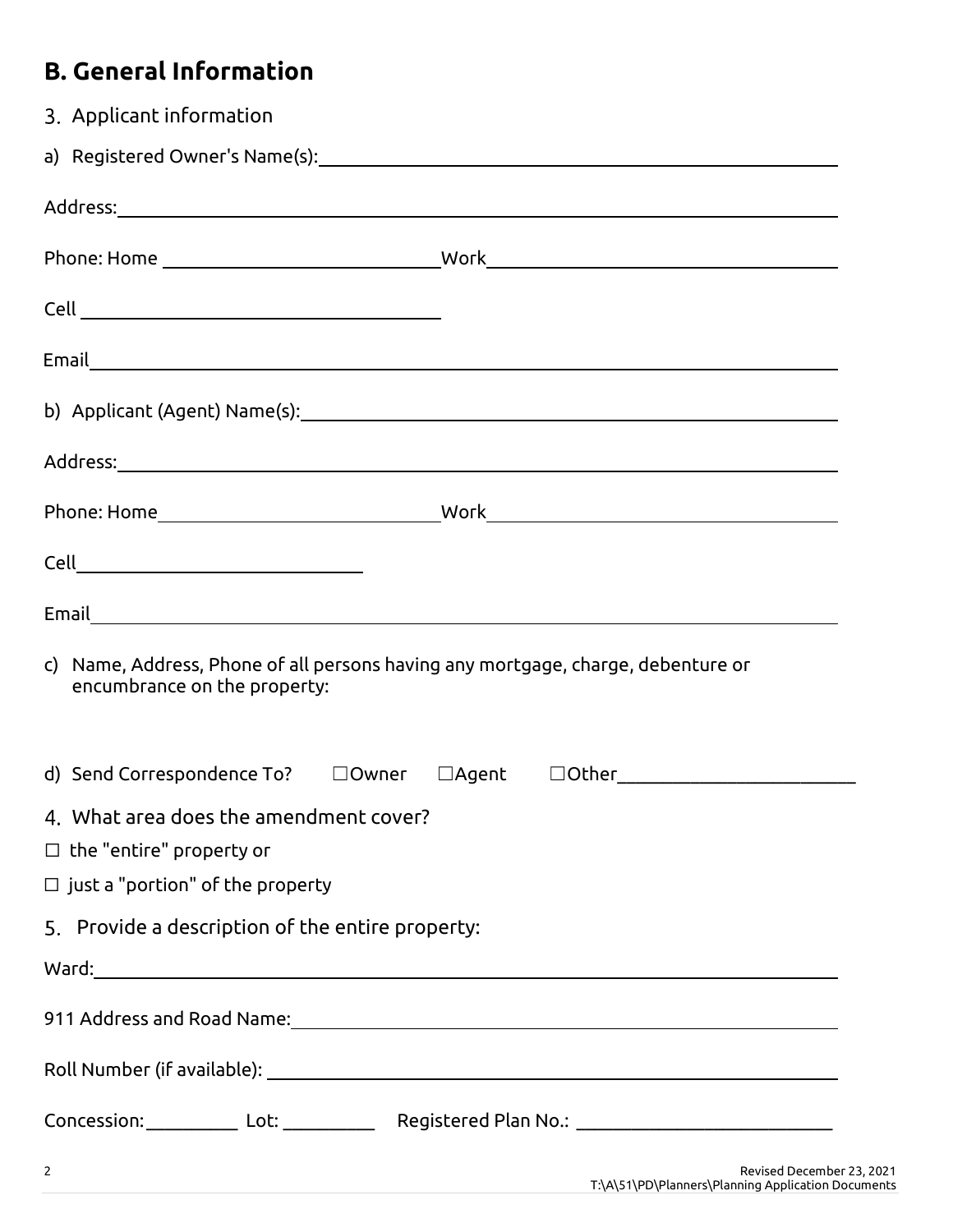| Area: hectares Depth: metres Frontage (Width): metres                                                           |  |
|-----------------------------------------------------------------------------------------------------------------|--|
| 6. Is any of the land in wellhead protection area?<br>□Unknown<br>$\square$ Yes $\square$ No                    |  |
| If Yes, please obtain a Restricted Land Use Permit from the Risk Management Official.                           |  |
| If Unknown, please consult with your Municipal Planner and obtain a Restricted Land Use<br>Permit if necessary. |  |
| 7. Provide a description of the area to be amended if only a 'portion' of the property:                         |  |
| Area: hectares Depth: metres Frontage (Width): metres                                                           |  |
| 8. What is the current planning status?                                                                         |  |
|                                                                                                                 |  |
| 9. List land uses that are permitted by current Official Plan designation:                                      |  |
|                                                                                                                 |  |
| C. Existing and Proposed Land Uses and Buildings                                                                |  |
| 10. What is the "existing" use of the land?                                                                     |  |
|                                                                                                                 |  |
|                                                                                                                 |  |
| 11. What is the "proposed" use of the land?                                                                     |  |
|                                                                                                                 |  |
|                                                                                                                 |  |
| Provide the following details for all buildings: (Use a separate page if necessary)                             |  |
| Are any buildings proposed to be built on subject land: $\Box$ Yes<br>$\square$ No                              |  |
| <b>Existing</b><br>Proposed                                                                                     |  |
|                                                                                                                 |  |
| b) Main Building Height _________________________________(m)                                                    |  |
|                                                                                                                 |  |
|                                                                                                                 |  |
|                                                                                                                 |  |

3 Revised December 23, 2021 T:\A\51\PD\Planners\Planning Application Documents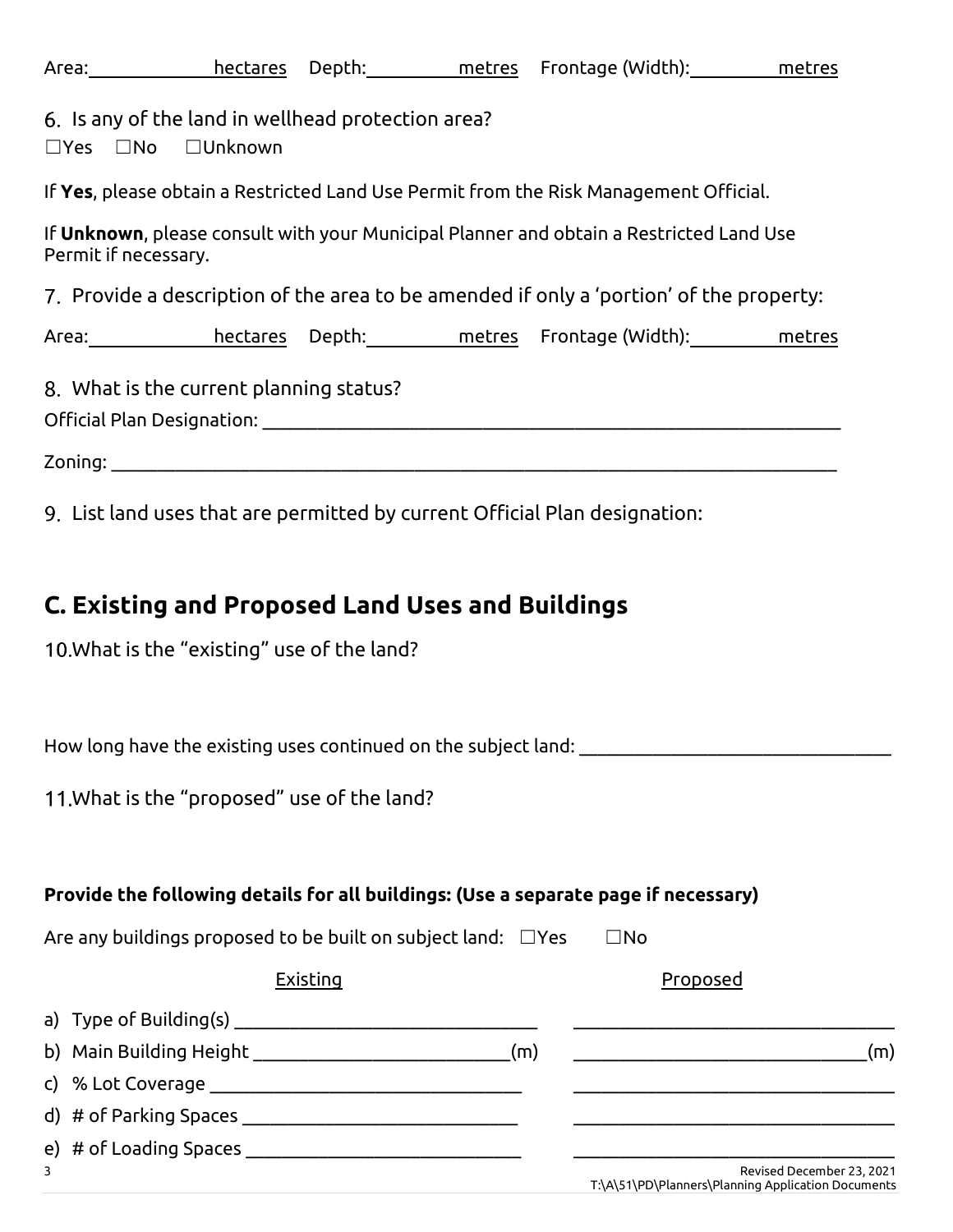| k) Setback from Buildings to: Front of Lot Line ________________________________ |                                                       |
|----------------------------------------------------------------------------------|-------------------------------------------------------|
|                                                                                  |                                                       |
|                                                                                  |                                                       |
|                                                                                  | f) Number of floors _________________________________ |

## **D. Existing and Proposed Services**

Indicate the Applicable Water Supply and Sewage Disposal

| Type of<br><b>Disposal</b> | <b>Municipal</b><br><b>Water</b> | Communal<br><b>Water</b> | <b>Private</b><br>Well | <b>Municipal</b><br><b>Sewers</b> | Communal<br><b>Sewers</b> | <b>Private</b><br><b>Septic</b> |
|----------------------------|----------------------------------|--------------------------|------------------------|-----------------------------------|---------------------------|---------------------------------|
| <b>Existing</b>            |                                  |                          |                        |                                   |                           |                                 |
| <b>Proposed</b>            |                                  |                          |                        |                                   |                           |                                 |

If the requested amendment would permit development on a privately owned and operated individual or communal septic system, and more than 4500 litres of effluent would be produced per day as a result of the development being completed, the applicant must submit:

 $\Box$  a servicing options report; and

 $\Box$  a hydrogeological report.

13. Will storm drainage be provided by:

☐ Sewers ☐ Swales

☐ Ditches ☐ Other: Please specify: \_\_\_\_\_\_\_\_\_\_\_\_\_\_\_\_\_\_\_\_\_\_\_\_\_\_\_\_\_\_

Is storm drainage present or will it be constructed? \_\_\_\_\_\_\_\_\_\_\_\_\_\_\_\_\_\_\_\_\_\_\_\_\_\_\_

14. Type of access: (check appropriate box)

- ☐ Provincial Highway
- $\Box$  Municipal Road, seasonally maintained
- ☐ County Roads
- $\Box$  Right of Way
- ☐ Municipal Roads, maintained all year
- ☐ Water Access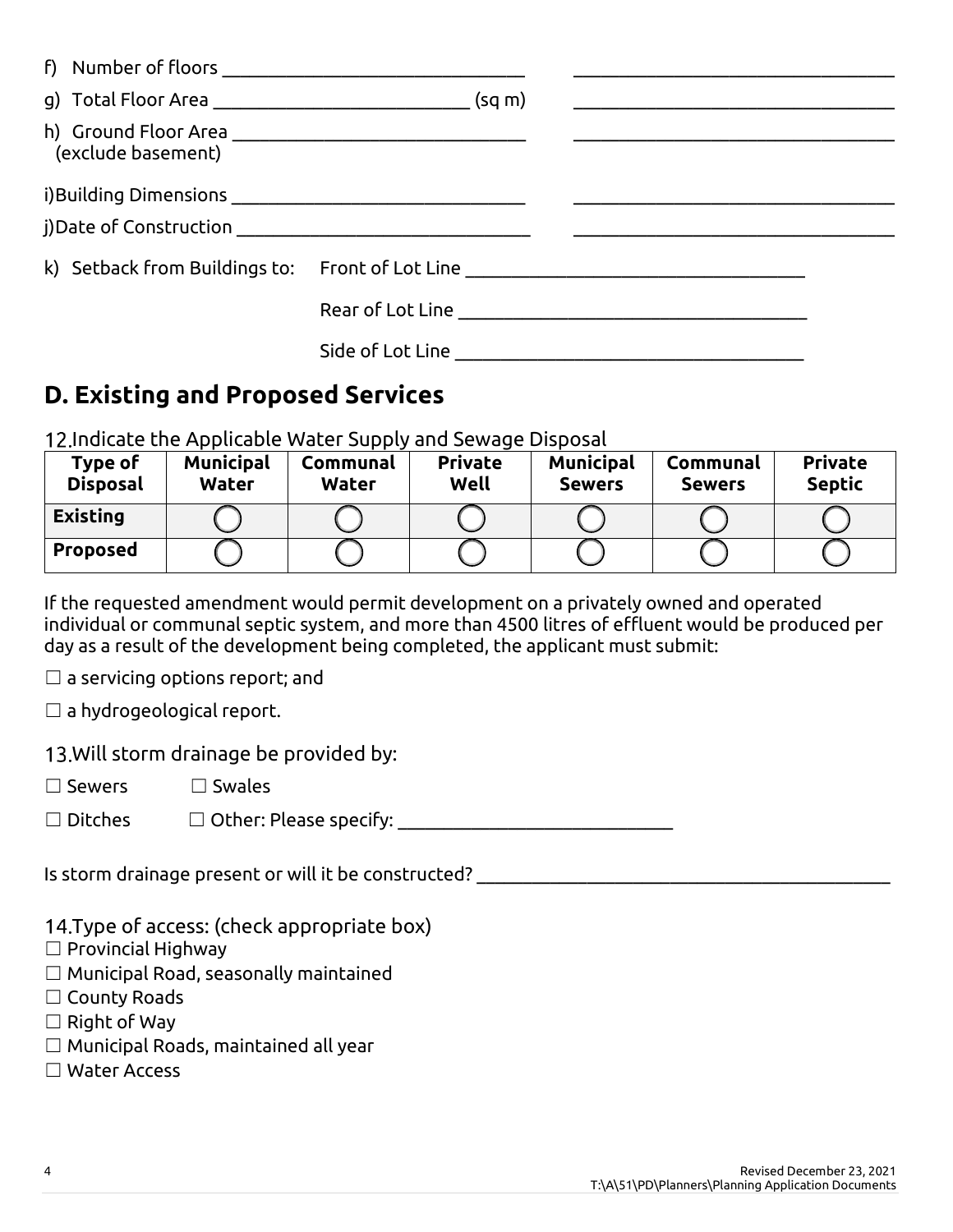## **E. Official Plan Amendment**

(Proceed to Section F if an Official Plan Amendment is not proposed.)

| 15. Does the proposed Official Plan amendment do the following?                                                                                                                                                                                                                                                                       |               |              |          |  |  |
|---------------------------------------------------------------------------------------------------------------------------------------------------------------------------------------------------------------------------------------------------------------------------------------------------------------------------------------|---------------|--------------|----------|--|--|
| Add a Land Use designation in the Official Plan                                                                                                                                                                                                                                                                                       | $\Box$ Yes    | $\square$ No | □Unknown |  |  |
| Change a Land Use designation in the Official Plan                                                                                                                                                                                                                                                                                    | $\Box$ Yes    | $\square$ No | □Unknown |  |  |
| Change a policy in the Official Plan                                                                                                                                                                                                                                                                                                  | $\square$ Yes | $\square$ No | □Unknown |  |  |
| Replace a policy in the Official Plan                                                                                                                                                                                                                                                                                                 | $\Box$ Yes    | $\square$ No | □Unknown |  |  |
| Delete a policy in the Official Plan                                                                                                                                                                                                                                                                                                  | $\Box$ Yes    | $\square$ No | □Unknown |  |  |
| Add a policy in the Official Plan                                                                                                                                                                                                                                                                                                     | $\Box$ Yes    | $\square$ No | □Unknown |  |  |
| 16. If applicable, and known at time of application, provide the following:<br>a) Section Number(s) of Policy to be changed:<br>b) Is the text of the proposed new policy attached on a separate page? $\Box$ Yes<br>$\square$ No<br>d) Is a map of the proposed new Schedule attached on a separate page? $\Box$ Yes<br>$\square$ No |               |              |          |  |  |
| 17. List purpose of amendment and land uses that would be permitted by the proposed<br>amendment:                                                                                                                                                                                                                                     |               |              |          |  |  |

18. Does the requested amendment alter all or any part of the boundary of an area of settlement in a municipality or establish a new area of settlement in a municipality?

☐Yes ☐No

If Yes, attached the current Official Plan policies, if any, dealing with the alteration or establishment of an area of settlement.

 $\_$  ,  $\_$  ,  $\_$  ,  $\_$  ,  $\_$  ,  $\_$  ,  $\_$  ,  $\_$  ,  $\_$  ,  $\_$  ,  $\_$  ,  $\_$  ,  $\_$  ,  $\_$  ,  $\_$  ,  $\_$  ,  $\_$  ,  $\_$  ,  $\_$  ,  $\_$  ,  $\_$  ,  $\_$  ,  $\_$  ,  $\_$  ,  $\_$  ,  $\_$  ,  $\_$  ,  $\_$  ,  $\_$  ,  $\_$  ,  $\_$  ,  $\_$  ,  $\_$  ,  $\_$  ,  $\_$  ,  $\_$  ,  $\_$  ,

19. Does the requested amendment remove the subject land from any area of employment?

☐Yes ☐No

If Yes, attached the current Official Plan policies, if any, dealing with the removal of land from an area of employment.

20.Is the requested amendment consistent with the Provincial Policy Statement issued under Section 3(1) of the Planning Act?

 $\Box$ Yes  $\Box$ No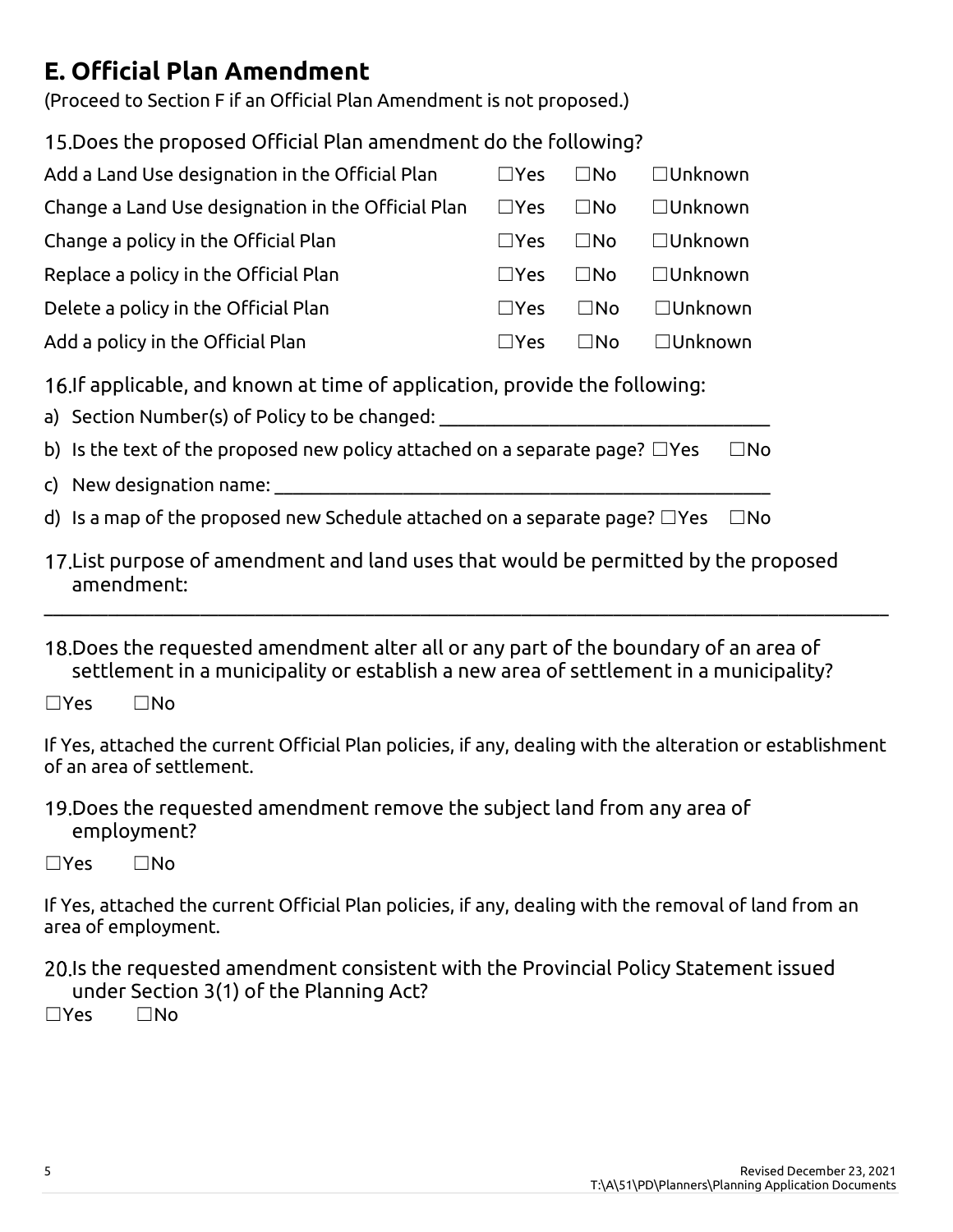## **F. Zoning By-Law Amendment**

(Proceed to Question 29 (Drawing) if a Zoning By-Law Amendment is not proposed.)

| 21. Does the proposed Zoning By-Law amendment do the following?                                                                                                                      |               |  |               |              |
|--------------------------------------------------------------------------------------------------------------------------------------------------------------------------------------|---------------|--|---------------|--------------|
| Add or change zoning designation in the Zoning By-Law                                                                                                                                | $\square$ Yes |  | □No □Unknown  |              |
| Change a zoning provision in the Zoning By-Law                                                                                                                                       | $\Box$ Yes    |  | □No □Unknown  |              |
| Replace a zoning provision in the Zoning By-Law                                                                                                                                      | $\Box$ Yes    |  | □No □Unknown  |              |
| Delete a zoning provision in the Zoning By-Law                                                                                                                                       | $\Box$ Yes    |  | □No □Unknown  |              |
| Add a zoning provision in the Zoning By-Law                                                                                                                                          | $\square$ Yes |  | □No □Unknown  |              |
| 22. If applicable and known at time of Zoning Application, provide the following:<br>a) Section Number(s) of provisions to be changed: ______________________________                |               |  |               |              |
| b) Text of proposed new provision attached on a separate page?                                                                                                                       |               |  | $\Box$ Yes    | $\square$ No |
|                                                                                                                                                                                      |               |  |               |              |
| d) Map of proposed new Key Map attached on a separate page?                                                                                                                          |               |  | $\square$ Yes | $\square$ No |
| 23. List land uses proposed by Zoning amendment.                                                                                                                                     |               |  |               |              |
| 24. Has there been a previous application for rezoning under Section 34 of the Planning<br>Act affecting the subject property?<br>$\Box$ Yes<br>$\square$ No                         |               |  |               |              |
| 25. Is the intent of this application to implement an alteration to the boundary of an<br>area of settlement or to implement a new area of settlement?<br>$\Box$ Yes<br>$\square$ No |               |  |               |              |
| If yes, please attach details of the Official Plan or Official Plan Amendment.                                                                                                       |               |  |               |              |
| 26. Is the intent of this application to remove land from an area of employment?<br>$\Box$ Yes<br>$\square$ No                                                                       |               |  |               |              |
| If yes, please attach details of the Official Plan or Official Plan Amendment that deals with the                                                                                    |               |  |               |              |

If yes, please attach details of the Official Plan or Official Plan Amendment that deals with the matter.

27.Is the application for an amendment to the Zoning By-Law consistent with Provincial Policy Statement issued under Section 3(1) of the Planning Act?

☐Yes ☐No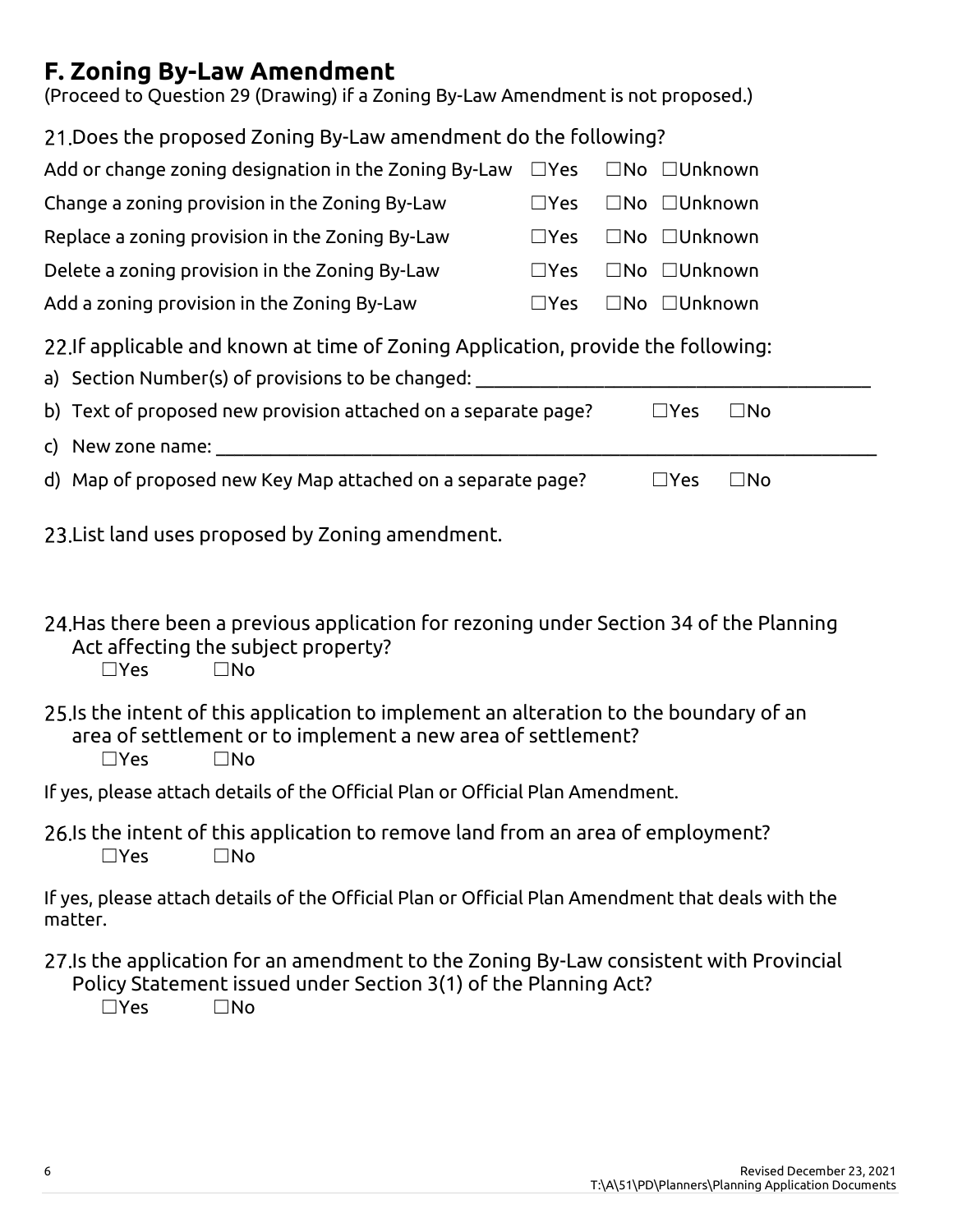# **G. Sketch Checklist**

28. Accurate, to scale, drawing or proposal:

In the space below or on a separate page(s), please provide a drawing of the proposal, preferably prepared by a qualified professional. In some cases, it may be more appropriate to prepare additional drawings at varying scales to better illustrate the proposal.

This application shall be accompanied by a clean, legible sketch sharing the following information. Failure to supply this information will result in a delay in processing the application.

A sketch showing in metric units:

- a) the boundaries and dimensions of the subject land;
- b) the location, size and type of all existing and proposed buildings and structure on the subject land, indicating their distance from the front lot line, rear lot line and side lot lines;
- c) the approximate location of all natural and artificial features (for example, buildings, railways, roads, watercourses, drainage ditches, banks of river or streams, wetlands, wooded areas, wells and septic tanks) that,
	- i. are located on the subject land and on land that is adjacent to it, and
	- $ii.$  in the applicant's opinion may affect the application;
- d) the current uses of land that is adjacent to the subject land;
- e) the location, width and name of any roads within or abutting the subject land, indicating whether it is an unopened road allowance, a public traveled road, a private road or a right-of-way;
- f) if access to the subject land will be by water only, the location of the parking and docking facilities to be used;
- g) the location and nature of any easement affecting the subject land

The drawings should show: (please use a survey if available)

- Property boundaries and dimensions
- Dimensions of area of amendment
- Distance from structure to lot lines
- Easements or restrictive covenants
- Building dimensions and location
- Neighbouring adjacent land uses
- Parking and loading areas
- Use of neighbouring properties
- Public roads, allowances, rights of way
- Municipal Drains/Award Drains
- Wetlands, forested areas, ANSI's, ESA's
- Driveways and lanes
- Other features (bridges, wells, railways, septic systems, springs, slopes, gravel pits)
- Natural watercourses
- North arrow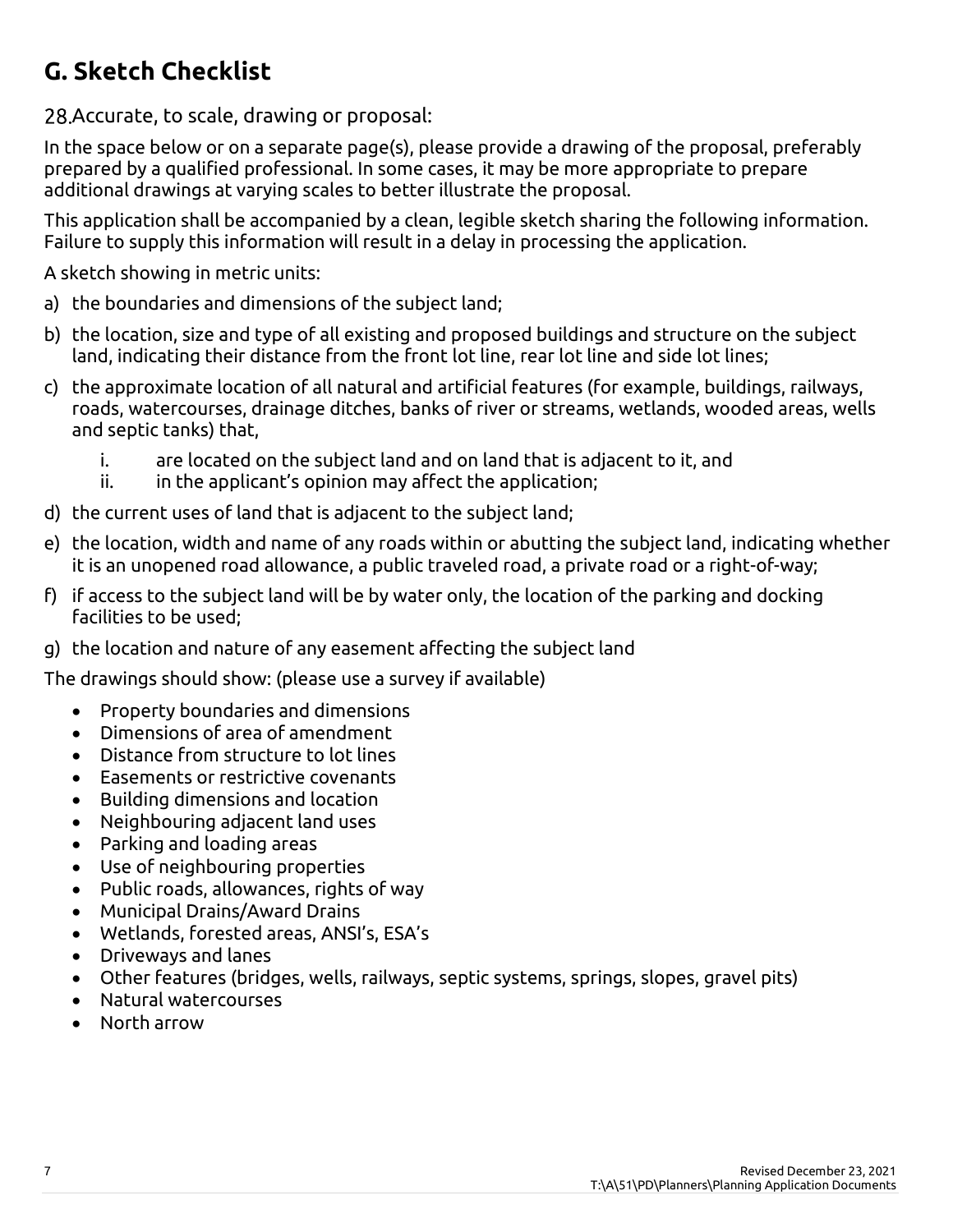# **H. Other Related Planning Applications**

29.Has the applicant or owner made application for any of the following, either on or within 120 metres of the subject land?

| Official Plan Amendment | l lYes i lNo               |  |
|-------------------------|----------------------------|--|
| Zoning By-Law Amendment | l lYes i lNo               |  |
| <b>Minor Variance</b>   | $\Box$ Yes $\Box$ No       |  |
| Plan of Subdivision     | $\Box$ Yes $\Box$ No       |  |
| Consent (Severance)     | $\square$ Yes $\square$ No |  |
| Site Plan Control       | $\Box Y$ es $\Box$ No      |  |
|                         |                            |  |

If the answer to questions 29 is Yes, please provide the following information:

| Status of Application: <u>Alexander Status and Status and Status and Status and Status and Status and Status and Status and Status and Status and Status and Status and Status and Status and Status and Status and Status and S</u> |
|--------------------------------------------------------------------------------------------------------------------------------------------------------------------------------------------------------------------------------------|
| Effect on the Current Application for Amendment: _______________________________                                                                                                                                                     |

# **I. Other Supporting Information**

Please list the titles of any supporting or attached documents: *(e.g. Environmental Impacts Study, Hydrogeological Report, Traffic Study, Market Area Study, Aggregate License Report, Stormwater Management Report, etc. It is recognized that the applicant meets with planning staff to attempt to determine the supporting documents that will be required.)*

# **J. Pre-Submission Consultation**

Applicants are strongly encouraged to contact the County and speak/meet with the Planner to the Municipality before submitting an application for information.

Date of Applicant's consultation meeting with County Planner:

Has the Planner advised the Applicant that this application needs to be reviewed by the County Biologist for comments on Natural Heritage matters?

☐Yes - Submit a fee of \$220.00 made payable to the Treasurer, County of Huron

☐No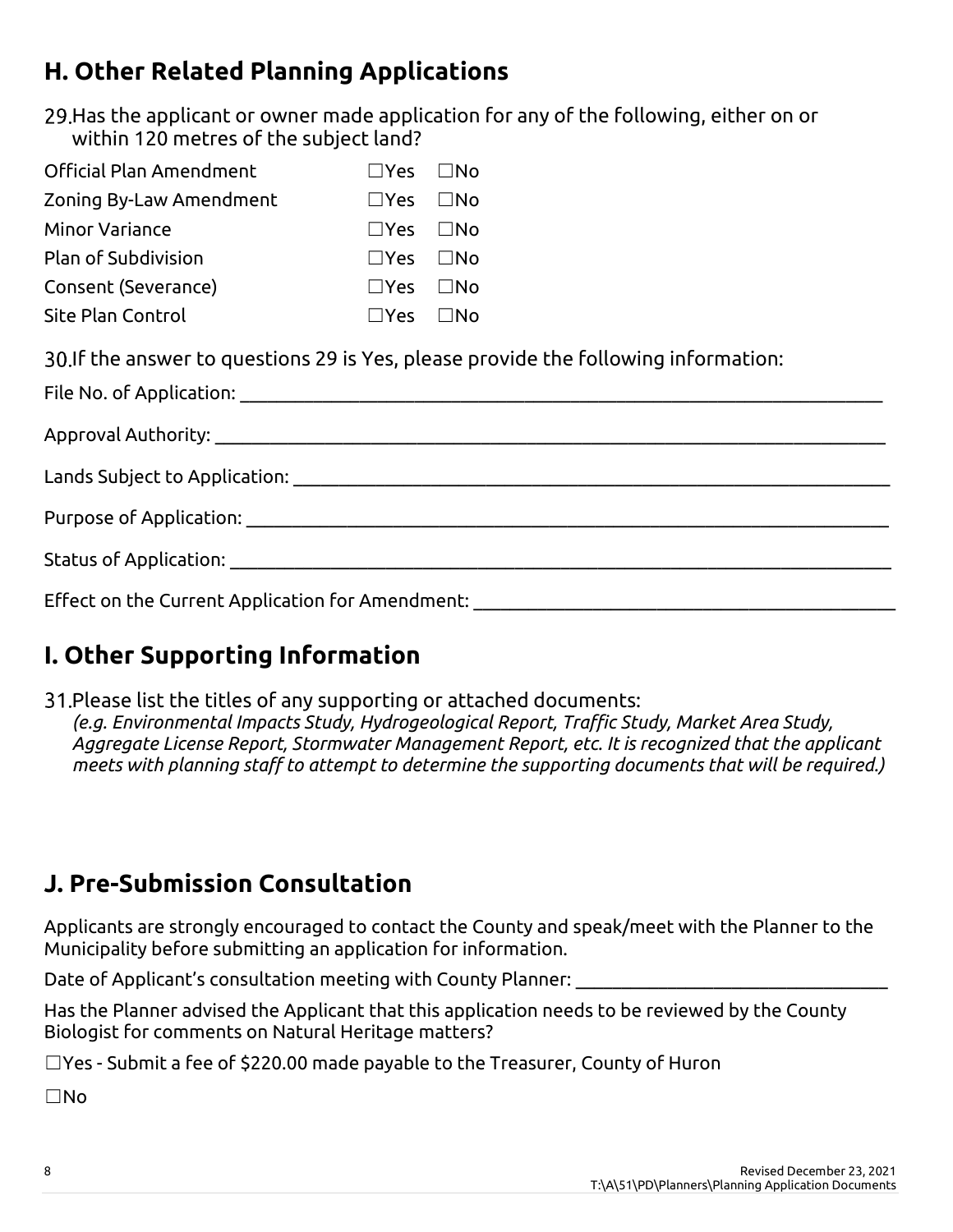## **K. Public Consultation Strategy**

32. Please outline your proposed strategy for consulting with the public with respect to this amendment request:

*(e.g. individual contact, hold a neighbourhood meeting, telephone conversation, letter explaining proposal and inviting questions/comments, website/internet, etc.)*

## **L. Authorization for Agent/Solicitor to Act for Owner**

*(If affidavit (K) is signed by an Agent/Solicitor on Owner's behalf, the Owner's written authorization below must be completed.)*

| $1$ (we)   | of the           | Ωľ                                     |
|------------|------------------|----------------------------------------|
|            | County/Region of | do hereby authorize                    |
|            |                  | to act as my agent in the application. |
| Signature: |                  |                                        |
| Date:      |                  |                                        |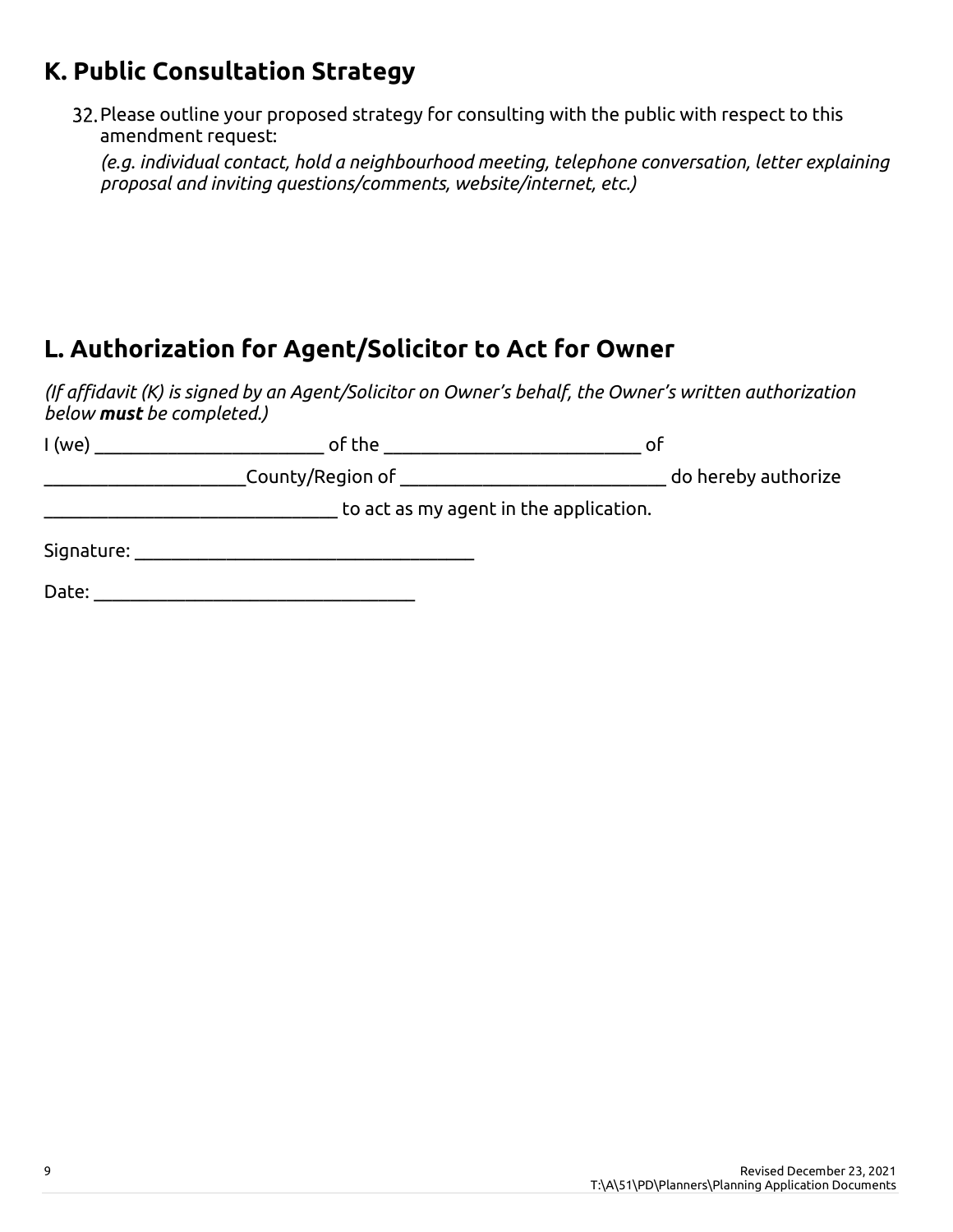## **M. Applicant's Declaration**

*(This must be completed by the Person Filing the Application for the proposed development site.)*

 $\mathsf{I}, \underline{\hspace{1cm}}$ 

*(Name of Applicant) (Name of Town, Township, etc.)*

In the Region/County/District extending the state of the solemnly declare that all of the statements contained in this application and supporting documentation are true and complete, and I make this solemn declaration conscientiously believing it to be true, and knowing that it is of the same force and effect as if made under oath, and by virtue of the "Canada Evidence Act."

Please be advised the responsibility for filing a complete application rests solely with the owner/applicant. Anything not requested or applied for in this application and subsequently found to be necessary (which may require another application(s) and fee(s)) are the sole responsibility of the owner/applicant. The County/Municipality will address only the application as applied for, and any items that are not included in the application are not the responsibility of the County/Municipality.

All studies required to support this application shall be at the expense of the applicant and included at the time of submission as a complete application.

In the event of third-party appeals to applications approved by the County/Municipality, the applicant may be responsible for some or all of the legal and other costs incurred by the County/Municipality, at the discretion of the County/Municipality.

I/we \_\_\_\_\_\_\_\_\_\_\_\_\_\_\_\_\_\_\_\_\_\_\_\_\_\_\_\_\_\_\_\_\_\_\_\_\_\_ hereby agree to pay all fees incurred by the

In addition to the application fee, where the County/Municipality requires assistance from its solicitors or other technical or professional consultants in the processing of this application, the applicant shall be responsible for reimbursing all legal and consulting fees incurred by the County/Municipality, at the County/Municipality's actual cost. Depending on the amount of such fees, which the County/Municipality expects to incur on any given application, the County/Municipality may also require the applicant to enter into an agreement with respect to the payment of such fees and may, where appropriate, require security to be posted.

| County/Municipality related to the review of this application. |         |                                                                                                     |                           |
|----------------------------------------------------------------|---------|-----------------------------------------------------------------------------------------------------|---------------------------|
| Declared before me at:                                         |         |                                                                                                     |                           |
|                                                                |         | Region/County/District _____________________ In the Municipality of ____________                    |                           |
|                                                                |         |                                                                                                     |                           |
| (day)                                                          | (month) | (year)                                                                                              |                           |
|                                                                |         |                                                                                                     |                           |
|                                                                |         | Commissions of Oaths _______________________________Signature of Commissioner _____________________ |                           |
| Date __________________________                                |         |                                                                                                     |                           |
| 10 <sup>°</sup>                                                |         |                                                                                                     | Revised December 23, 2021 |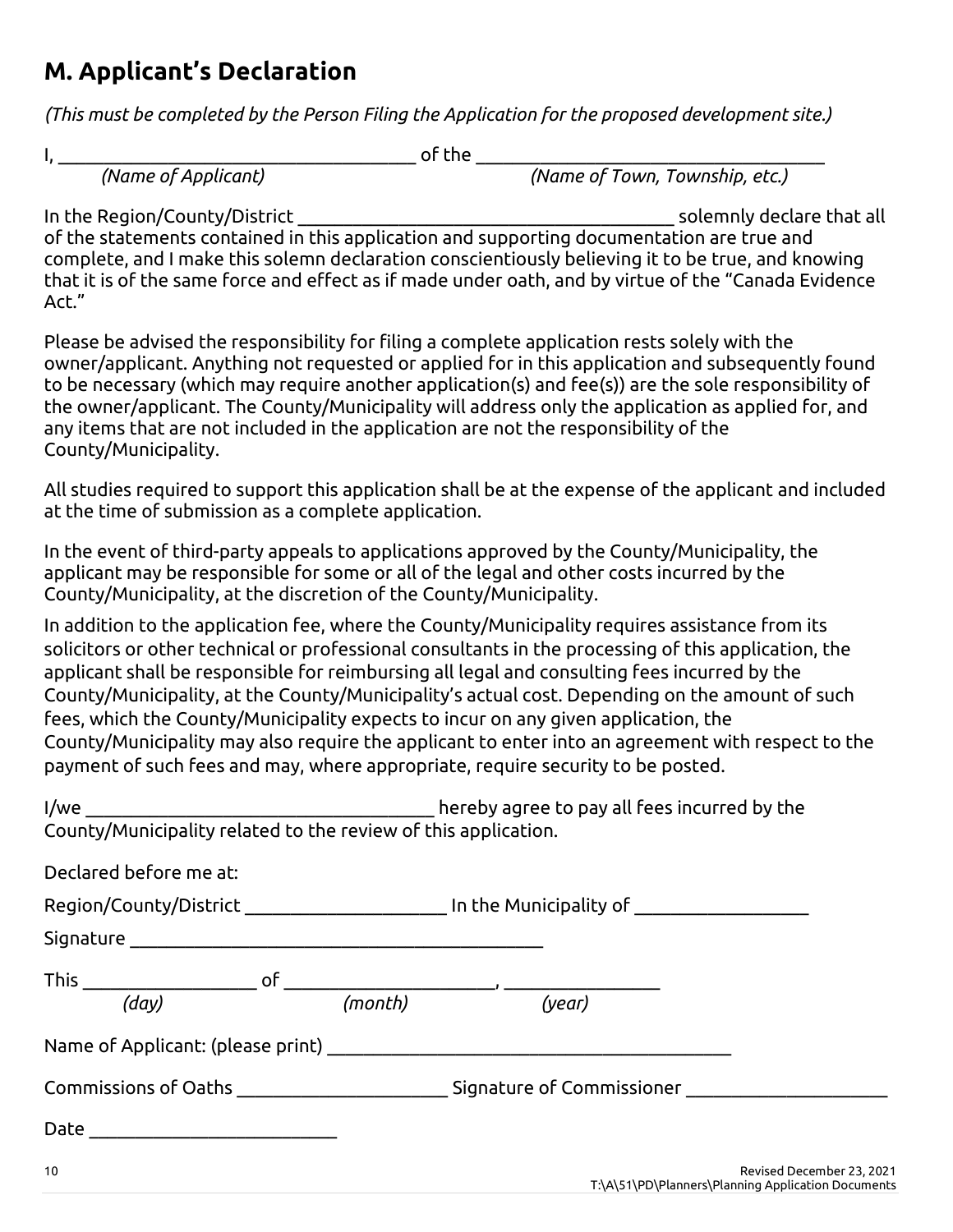# **N. Owner/Applicant's Consent Declaration**

In accordance with the provisions of the Planning Act, it is the policy of the County Planning Department to provide the public access to all development applications and supporting documentation.

In submitting this development application and supporting documentation, I,

\_\_\_\_\_\_\_\_\_\_\_\_\_\_\_\_\_\_\_\_\_\_\_, the owner/the authorized applicant, hereby acknowledge the above-noted policy and provide my consent, in accordance with the provisions of the Municipal Freedom of Information and Protection of Privacy Act, that the information on this application and any supporting documentation provided by myself, my agents, consultants and solicitors, will be part of the public record and will also be available to the general public.

I hereby authorize the County of Huron staff, Municipal staff and council members of the decision-making authority to access to the subject site for purposes of evaluation of the subject application.

Signature \_\_\_\_\_\_\_\_\_\_\_\_\_\_\_\_\_\_\_\_\_\_\_\_\_\_\_\_\_\_\_\_\_

 $Date$ 

**Application and Fee of \$\_\_\_\_\_\_\_\_\_\_\_\_\_\_\_\_\_\_\_\_ Received by the Municipality**

*If comment fees are required for the County Biologist to review this application, (see Section J: Pre-Submission Consultation), please collect a fee of \$220.00 made payable to the Treasurer, County of Huron.*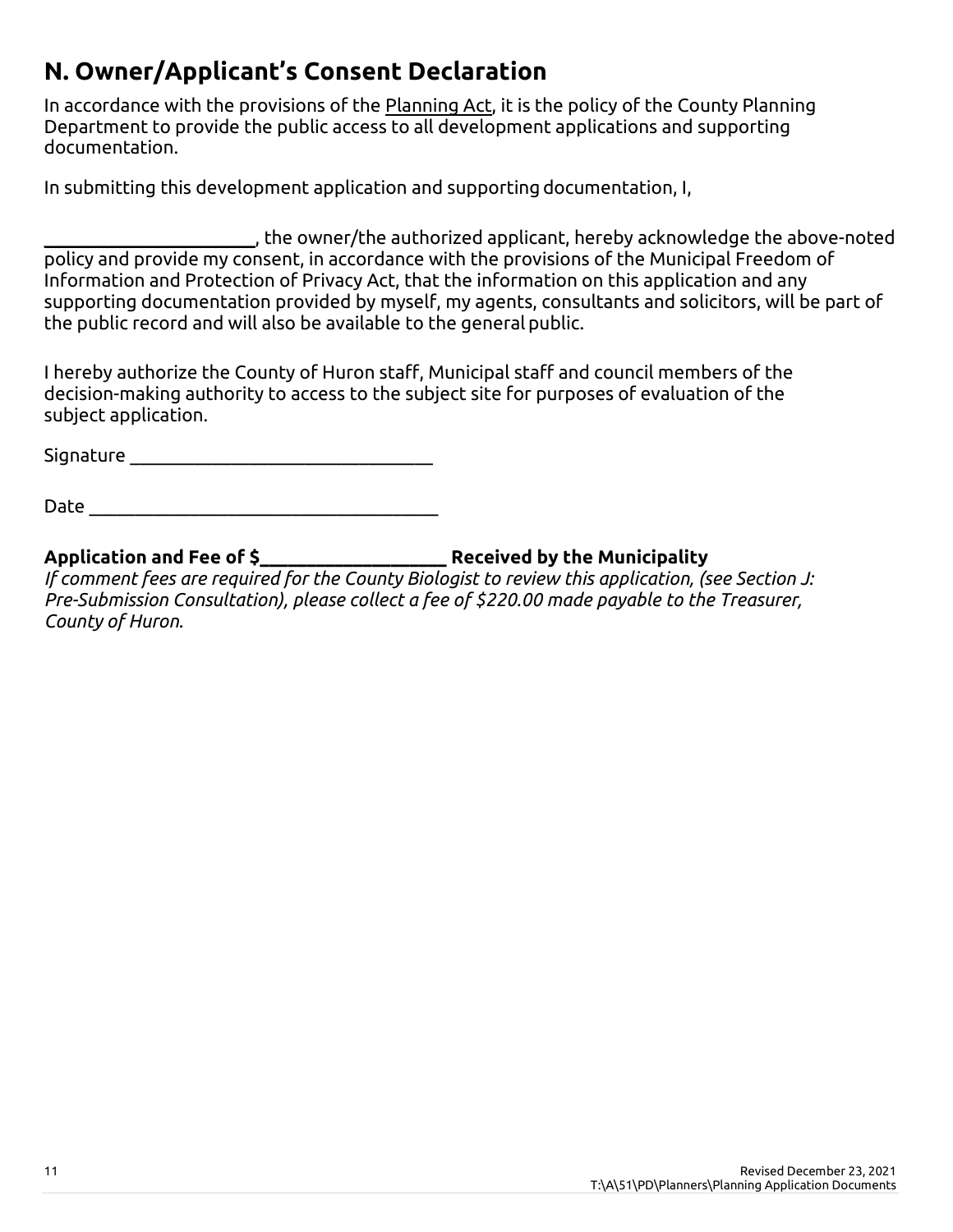## **Complete This Form to Determine If Septic Comments Are Required on Your Planning Application**

For certain planning applications, comments are required from local municipal staff to assist the municipality in its decision on your application. This sheet will determine if comments are required from local staff, and if so, the appropriate fee\* must be submitted with your application and paid to the local municipality (\*based on the local municipality's Fee Schedule – consult with your Planner to determine).

Name of Applicant: which is a set of  $\lambda$ 

Name of Owner (if different from the applicant):

 $\_$  , and the contribution of the contribution of the contribution of the contribution of the contribution of  $\mathcal{L}$ 

Location of Property (Lot, Concession or Registered Plan, and Municipality):

Type of Planning Application(s) submitted with this form:

- ☐ Consent (Severance)
- $\Box$  Zoning By-Law Amendment
- ☐ Official Plan Amendment
- ☐ Minor Variance
- ☐ Plan of Subdivision/Condominium

Please answer Section A **or** Section B, depending on the type of servicing available. In the following question, "property" means the subject property or, in the case of a severance, each of the resulting lots.

Section A – Where *Sanitary Sewers* are available Is the property within 183 metres (600 feet) of an abattoir (slaughter house)?

☐ Yes ☐ No

Section B – Where *Septic Systems* are required

1. The application is for the creation of a new lot for which the primary use will be a dew dwelling (other than a new dwelling on a farm).

 $\square$  Yes  $\square$  No

- 2. Is the property less than .4 hectares (1 acre) in area? ☐ Yes ☐ No
- 3. Does the property have less than .2 hectares (1/2 acre) of "useable land" for a septic tank and tile bed? See definition of "useable land" below.

 $\Box$  Yes  $\Box$  No